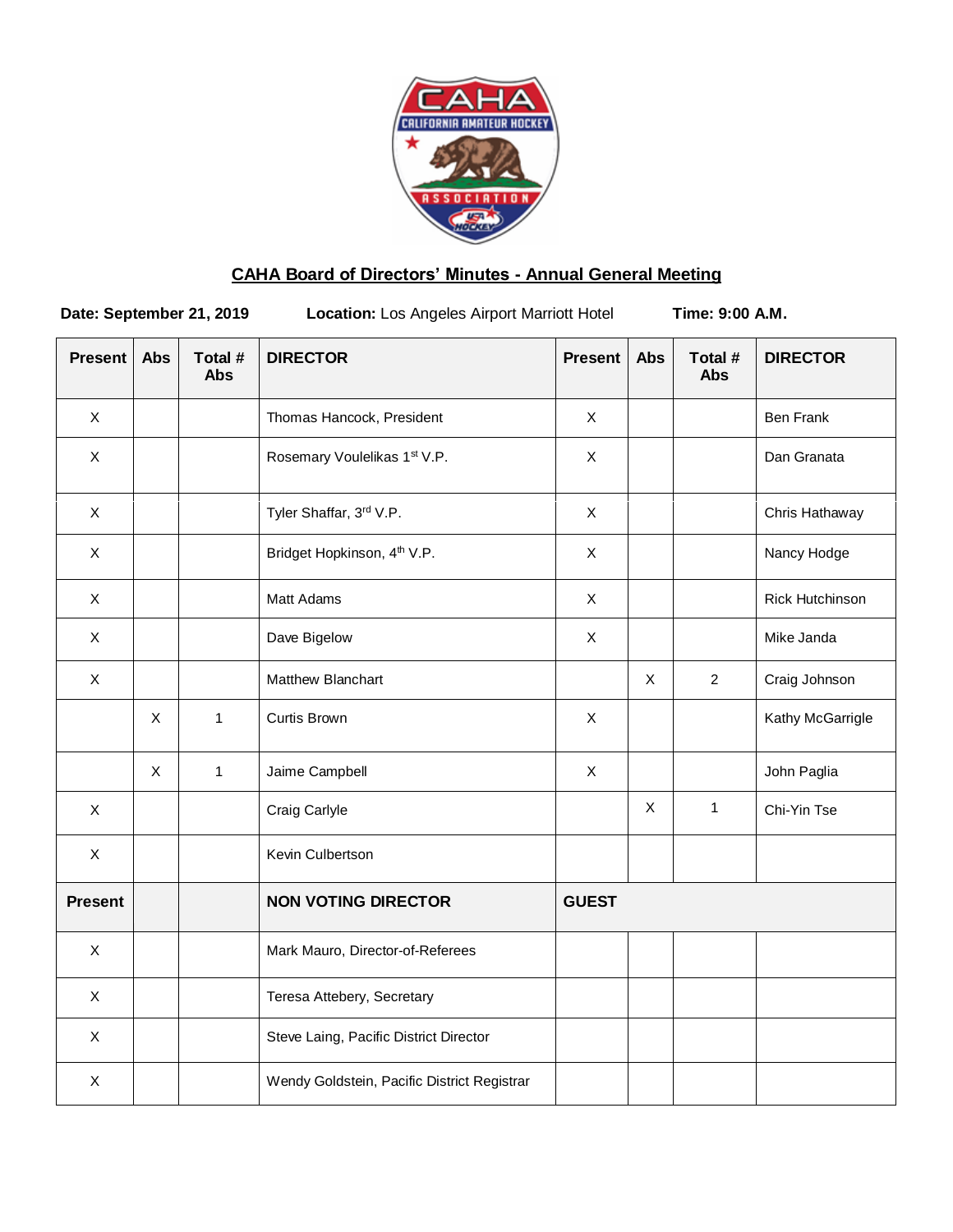Thomas Hancock called the meeting to order at 9:00 am. There are 16 directors present; therefore a quorum present.

# **Presidents Report – Tom Hancock**

Tom let the board know that meetings are scheduled from 9am to 5pm and all board members are expected to attend for the full time. If anyone leaves early, their travel expenses will not be reimbursed by CAHA. If you have a conflict, talk to Tom in advance of the meeting.

Chris Hathaway suggested moving the LA meetings to another location. LAX is always crowded and takes longer to get through.

Tom will figure out a solution on time and location.

All Directors need to take stake in involvement with CAHA events and do more than just attend board meetings. If there is a CAHA event in your rink or area, then you are expected to step up and help out.

Rosemary Voulelikas motioned to approve both June minutes; 2nd by Kevin Culbertson. **MOTION PASSED**

#### **Treasurer Report – Chris Hays**

Chris distributed the current financial report. The CAHA fiscal year is July 1 to June 30. Last fiscal year is still being finalized. Invoices to teams have not yet gone out for this season.

This season CAHA will be doing direct billing. Bridget will be helping with that process. The plan is to get off of Rocky Mountain and do things with our website. We may need to continue to use Rocky Mountain for Select Camp.

# **Member Services; SafeSport & Screening – Steve Laing for Jaime Campbell**

Jaime was unable to attend but sent reports to the board in advance of the meeting.

Steve reported that we have 4900+ active members screened with 91 probationary participants. All associations are registered.

Jaime sent out an article regarding SafeSport. Steve mentioned that USA Hockey's insurance is going up due to the SafeSport federal mandate – it's going to get ugly and will take a lot of work. USA Hockey is currently having issues getting insurance due to SafeSport costs. They do have an umbrella policy under Lloyds of London and are in discussions with them for more insurance. Costs will trickle down to the membership.

The SafeSport Center is understaffed and has a large backlog. The Center has no accountability to the NGB's or USOC – only to the Federal Government. No decisions made by the Center can be overridden.

Jaime recently conducted training for the SafeSport Coordinators. Liability is on the clubs and on this board. If you do things right and report things that may even be rumors, then you will be covered. Other states in the Pacific District are struggling and clubs are losing board members because of the liability. NGB's are being audited. There is a ripple affect across the nation and finding SafeSport coordinators is becoming more difficult.

The USOC is now officially the USOPC – United States Olympic & Paralympic Committee. There is a new mandate that all NGB's must have 33% of their board be athletes – 20% active in the last 10 years and 13% players in general.

SafeSport posts all participants that are suspended; on probation; pending investigation or banned. There are currently 1290 open cases.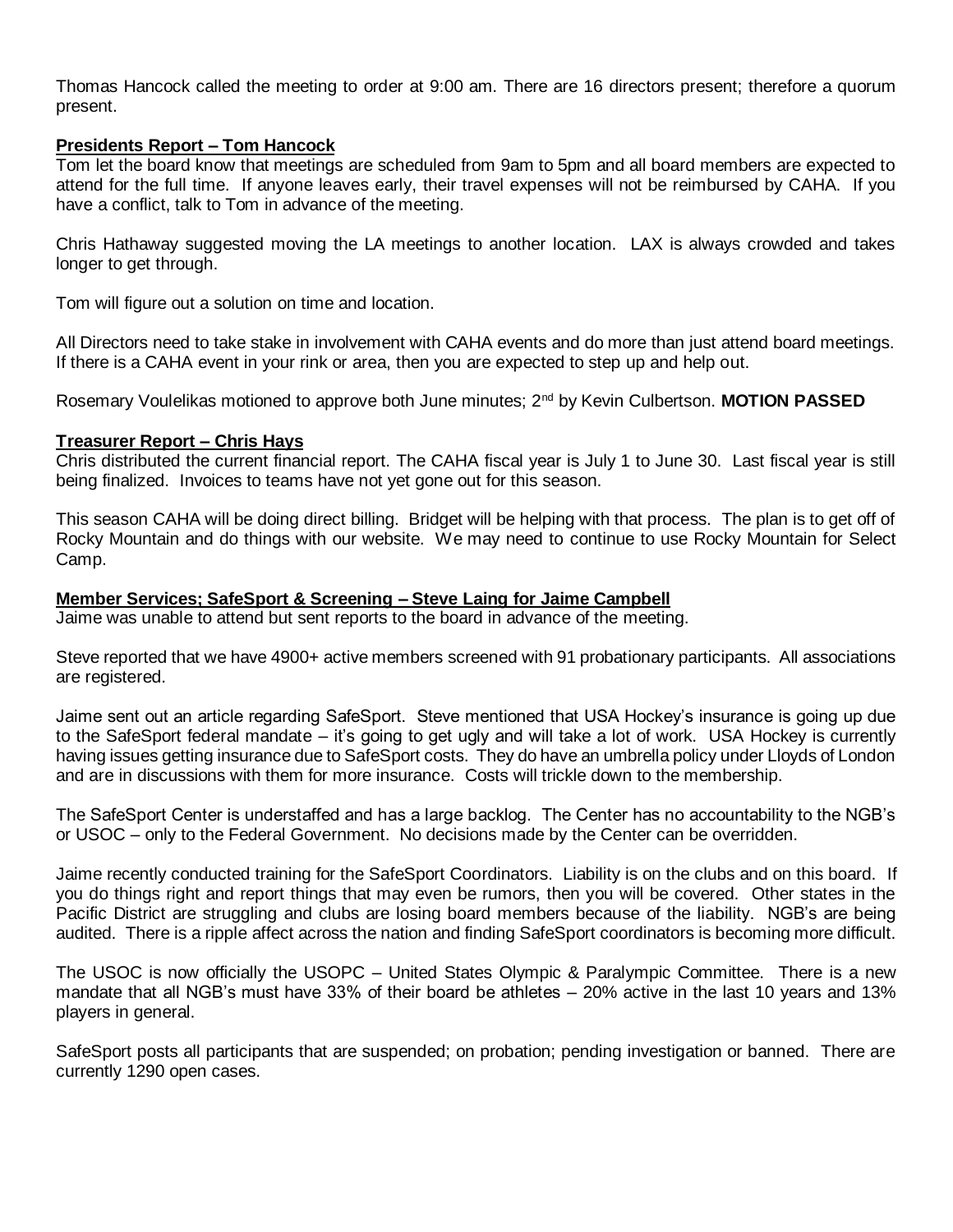# **Pacific District – Steve Laing**

Steve reported that USA Hockey has mandated that there are no gate fees allowed at events. Steve believes the cost per team for Districts this season is \$2650. \$2400 goes to the host. Events used to have 3-4 directors in attendance but going forward there should only be 2 plus the local affiliate president.

Bridget Hopkinson expressed her concerns over the close to doubling in team fees and mentioned that this had not been communicated. Steve stated that the new fee structure was sent out. The District will look at the Hosts financials from this season to help validate the cost increase. Fees will be reviewed after this season.

Rosemary Voulelikas stated that part of the Host requirements is to cover Referee costs and that gate fees barely covered those costs. She questioned why the District doesn't cover some of those costs.

Girls Tier I & II will be held February 27 – March 1 in Seattle. Youth Tier I will be held March 5-8 in Tacoma.

If a Women's event is needed the Pacific District will figure something out.

The numbers of teams will be determined at the Pacific District meeting next month.

There are no changes for Nationals. High School Nationals are being discussed, they are hoping to add a Prep division.

Kris Knauss wants to make sure that all of the coaches and teams support and conform to the body contact rule emphasis.

Affiliate allocations for Selects will be coming out next month. The 17's will have a 40 man camp which is a 50% reduction. This is to provide a more competitive environment.

Flint Doungchak resigned as a Pacific District director, but will remain the Pacific District Coach in Chief. Kris Knauss will be taking over running the District Camps.

Steve recognizes Rosemary and her committee for their work, effort and time they take with handling discipline for the league. The volume of work that this committee does is increasing. There has been an increase in attacks on officials. Officials are also held accountable for their behavior.

Kevin Culbertson asked where do we separate physical contact from SafeSport. Steve stated that SafeSport is for abuse not assault.

#### **Discipline – Rosemary Voulelikas**

Rosemary reminded the board about the schedule for Dispute/Penalty reviews. Hearings are scheduled for once a month. Dates are not set, but generally occur on a Monday or Wednesday.

Rosemary gave a summary of the hearings so far this season.

## **Legal Counsel**

Tom Hancock reported that Lance Burrow would like to stay, however Tom will be reaching out to thank him for his services and time. Geoff Leibel will be the new CAHA Legal Counsel and will be at the November meeting.

#### **ADM – Ben Frank**

Ben Frank sent an email to Matt Adams and Dave Bigelow to forward to their clubs. Ben would like to increase communication with the clubs as well as ADM related presentations. Ken Martel and/or other representatives from USA Hockey are available and willing to visit our clubs.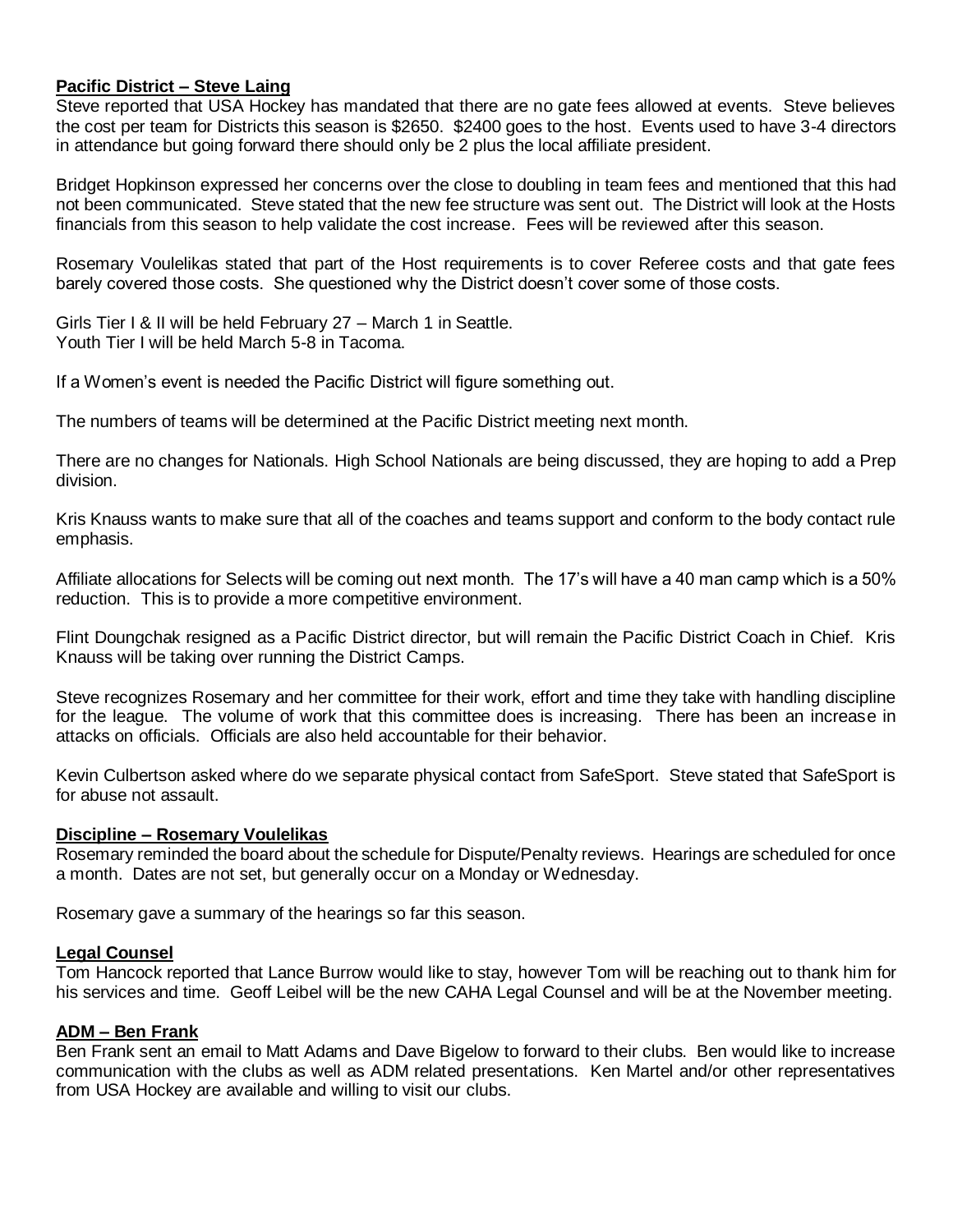Rosemary asked if there is any monitoring of the status of the Model Clubs. Ben stated that USA Hockey does monitor and can require copies of practice plans, etc and that Model Status can be pulled if deemed necessary. There are currently 27 Model Clubs in USA Hockey.

# **Officials – Mark Mauro**

Mark reported that the Officials have been scheduled for the first CAHA weekend. Mark asked about hotel rooms for out of town officials for CAHA weekends. Tom will look into this with Sandy.

Mark mentioned state legislation AB5. Not sure yet what the affect that could have on Refs in California. In Oregon and Alaska officials are no longer independent contractors.

#### **Youth Council – Sandy Blumberg**

Sandy Blumberg is the new Youth Council Chair replacing Laura Cahn who has resigned. Thank you to Laura for her years of work and support. Sandy chose to make no changes to the members of Youth Council for this season. Committee is Curtis Brown; Tyler Shaffar; Matt Adams; Dave Bigelow; Kevin Culbertson; Rosemary Voulelikas & Bridget Hopkinson.

Sandy attended the Tier Managers meetings. So far this season, there have been 7 waivers – 2 from NORCAL and 5 from SCAHA. 3 have been approved and 4 have been denied. There is 1 appeal.

The first Youth Council meeting of the season was held last night. Sandy will be implementing a few changes in practices/protocols.

## **Tier Commissioner – Kevin Culbertson**

Kevin mentioned that all of the managers are doing a really good job. Last week was the first week that he did not have to send any reminders regarding scoresheets. In the first 3 weeks, there were 12 on ice suspensions; last weekend alone there were 15.

Tyler has released the schedule for the 1<sup>st</sup> Tier II weekend and hopes to have the next 4 done by Monday.

# **Tier II Evaluation Weekend – Rosemary Voulelikas**

Rosemary was the chair for this seasons Tier II Evaluation weekend. She thanked the core volunteers – Chris Hathaway; Kevin Culbertson; Ben Frank; Tom Hancock; Teresa Attebery and Larry Cahn. Special thanks to Tyler Shaffar for scheduling. Chris was the overall coaches lead and managed the 16 division; Ben handled the 12's and Larry did the 14's. Craig Carlyle and Curtis Brown also assisted with evaluations.

It was a great weekend. Each coach had pre and post event meetings with full transparency. The San Jose facility was awesome. Rosemary expected that more SJ coaches would have helped. Rosemary went over the cons of the event.

Bridget Hopkinson suggested replacing the event with a Tier II preseason. Rosemary agreed that we need to do away with this current event.

Tom Hancock stated that we have done a good job with team placements as a result of this event, but teams seem to be looking for Flight 2 safe harbor. Discussions for future process include replacing with a preseason that would start after Labor Day. There would possibly be 1 CAHA weekend in September and 2 in October with the top 12 teams in each divisions remaining Tier II and the others becoming exhibition teams within their respective league. The first regular season CAHA weekend would be in November. Tier II teams would be based on empirical data.

Tyler is looking into how this would work from a scheduling perspective and will provide a few scenarios to the board. There would no longer be a need for Play Ins or Play Downs. Logistics for this new process are being looked at and the final structure will be decided at the November meeting.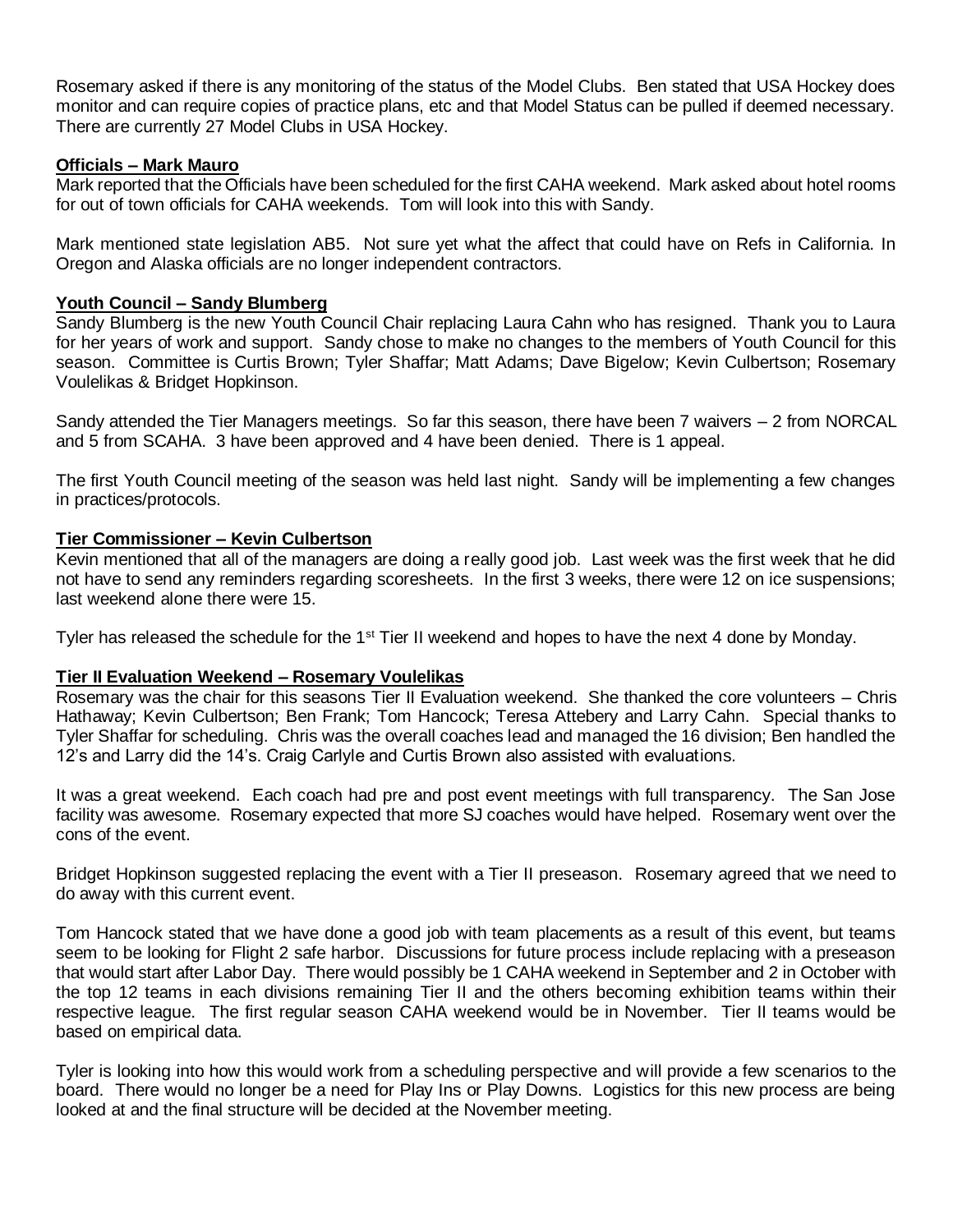The coaches that were told about this new format overwhelmingly said they would prefer the preseason over the jamboree process.

## **High School – Rosemary Voulelikas**

Rosemary mentioned that there have already been issues with player eligibility. There are no 1B teams declared for this season. We are hoping for 8 2B teams for playoff purposes – 2 SJ; 2 Kings; 2 Ducks and 2 San Diego.

Rosemary met with the Registrars yesterday. If there is a player living with family (not parents) then the parents/legal guardians need to provide a notarized letter stating this. Rosemary plans to reach out to each league regarding billeting.

Each of the High School leagues need to validate that all of their rostered players are actually current high school students.

#### **Girls/Women's – Bridget Hopkinson**

Not much going on at this time. Number of teams will depend on the Lions appeal happening later.

#### **Pacific District Registrar – Wendy Goldstein**

Wendy mentioned that there have been a lot of issues with the Portal this season.

As a reminder, clubs and/or rinks are required to get approved tournament or special event sanctions for any event with more than 2 teams participating if not scheduled by their league.

Practice coaches need to meet all of the same credential requirements as any coach if they will be on the ice, even if they are not rostered.

Host facilities should not be creating rosters for teams that are not part of their association.

#### **Appeals**

The board heard 3 appeals. 2 were affirmed and 1 was approved.

#### **Website – Tom Hancock**

Tom distributed the draft proposal for the new website software. Bridget Hopkinson motioned to approve the draft stipulating that the cost is not to exceed \$27,500; 2<sup>nd</sup> by Rosemary Voulelikas. Discussion followed after which **MOTION PASSED**.

Tyler Shaffar inquired about the backup plan and who would own/control the new website and asked if we could operate it without Chris Carcerano.

Tom asked Dave Bigelow to write language regarding source code to be added to the agreement. Dave mentioned that CAHA needs to own the source code.

Kevin Culbertson mentioned that he has access to the source code for the current website but does not have the knowledge of how to use it.

John Paglia asked about the timeline of completion. Per Tom, it will be in place before the start of next seasons tryouts. The board would like to have a clause added to the agreement regarding meeting required deadlines.

Per Tom, there is a requirement that the new site has the ability to communicate with Time to Score.

#### **In House Teams**

In House teams playing outside of their "house" must have rosters and scoresheets. Rosters must meet all requirements of regular travel teams – ie birth dates verified; approved written transfers, if needed; and coaching